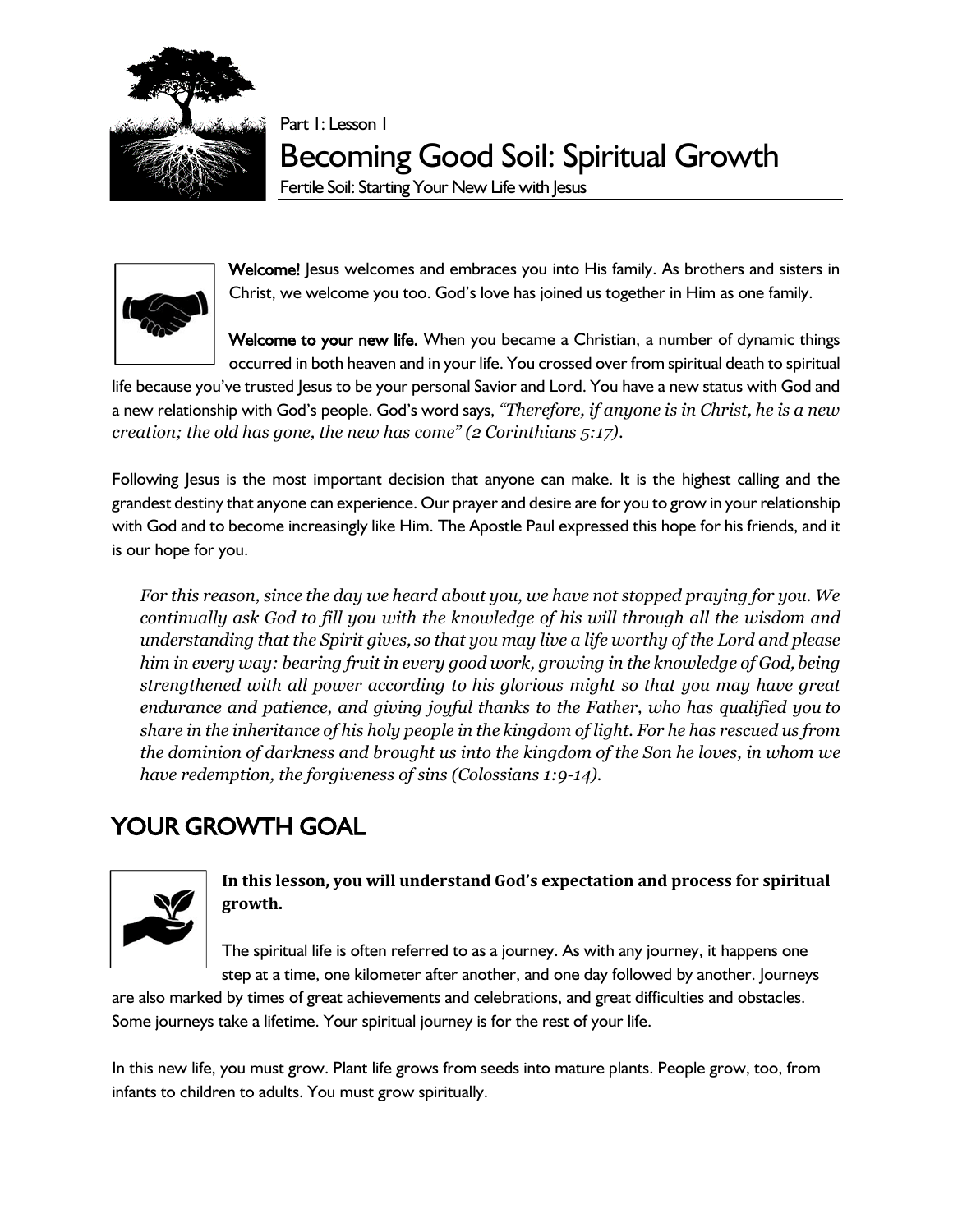

**Before you go any further, stop and ask God to help you understand His word, to help you experience his presence, and to become the person He wants you to be.**

# A PICTURE OF SPIRITUAL GROWTH: The Parable of the Sower (Mark 4:1-20)



When Jesus wanted to make an important point, he told stories, often called parables. The simplicity of the parables makes them easy to remember, yet deep spiritual truths abound for us to both learn and experience. The following is the first parable recorded in Scripture.

*Again Jesus began to teach by the lake. The crowd that gathered around him was so large that he got into a boat and sat in it out on the lake, while all the people were along the shore at the water's edge. He taught them many things by parables, and in his teaching said: "Listen! A farmer went out to sow his seed. As he was scattering the seed, some fell along the path, and the birds came and ate it up. Some fell on rocky places, where it did not have much soil. It sprang up quickly, because the soil was shallow. But when the sun came up, the plants were scorched, and they withered because they had no root. Other seed fell among thorns, which grew up and choked the plants, so that they did not bear grain. Still other seed fell on good soil. It came up, grew and produced a crop, some multiplying thirty, some sixty, some a hundred times."* 

*Then Jesus said, "Whoever has ears to hear, let them hear." When he was alone, the Twelve and the others around him asked him about the parables. He told them, "The secret of the kingdom of God has been given to you. But to those on the outside everything is said in parables so that,*

*"'they may be ever seeing but never perceiving, and ever hearing but never understanding; otherwise they might turn and be forgiven!'"* 

*Then Jesus said to them, "Don't you understand this parable? How then will you understand any parable? The farmer sows the word. Some people are like seed along the path, where the word is sown. As soon as they hear it, Satan comes and takes away the word that was sown in them. Others, like seed sown on rocky places, hear the word and at once receive it with joy. But since they have no root, they last only a short time. When trouble or persecution comes because of the word, they quickly fall away. Still others, like seed sown among thorns, hear the word; but the worries of this life, the deceitfulness of wealth and the desires for other things come in and choke the word, making it unfruitful. Others, like seed sown on good soil, hear the word, accept it, and produce a crop—some thirty, some sixty, some a hundred times what was sown."*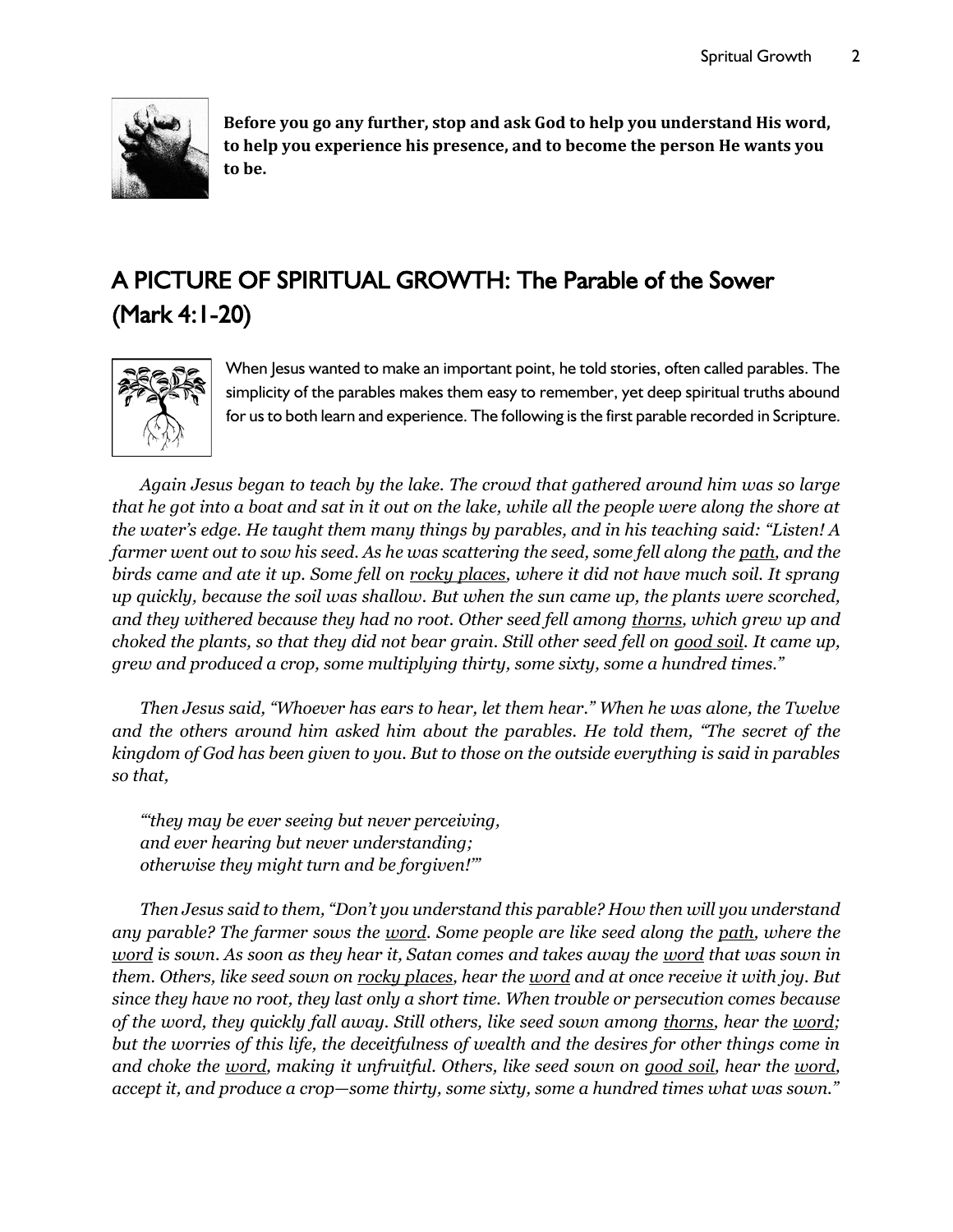In this parable, there are four types of soils on which the seeds fall. What are the characteristics of each soil? What kind of growth occurs in each soil?

| <b>SOILS</b>        | <b>CHARACTERISTICS</b> | <b>KIND OF GROWTH</b> |
|---------------------|------------------------|-----------------------|
|                     |                        |                       |
|                     |                        |                       |
| Path                |                        |                       |
|                     |                        |                       |
|                     |                        |                       |
| <b>Rocky Places</b> |                        |                       |
|                     |                        |                       |
|                     |                        |                       |
| <b>Thorns</b>       |                        |                       |
|                     |                        |                       |
|                     |                        |                       |
| Good                |                        |                       |





Why does the seed/word on the path not grow?

Why does the seed/word on the rocky places not grow?

Why does the seed/word in the thorns not grow?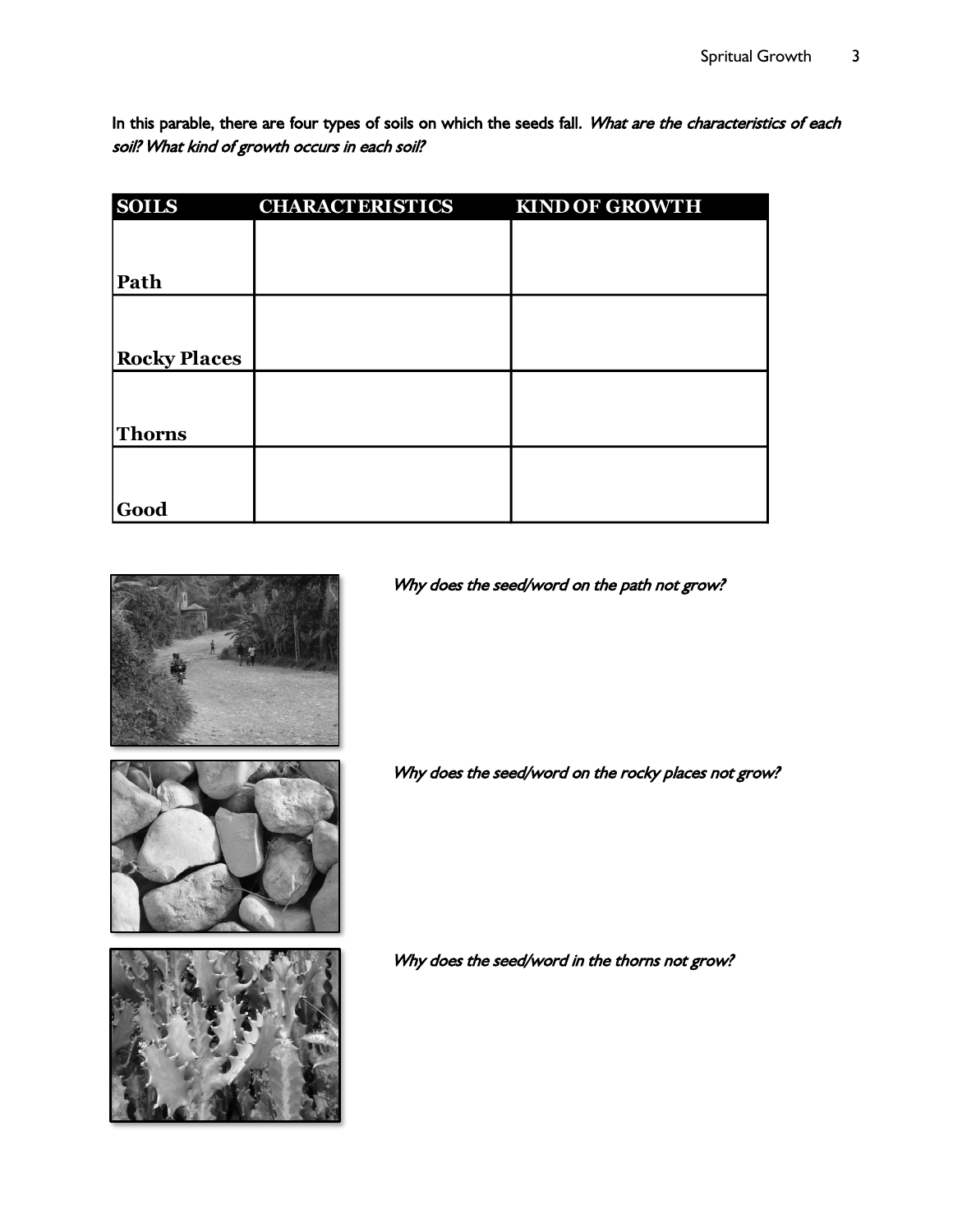

Why do you think that the seed/word in the good soil grows and produces a good crop?

What kind of soil do you want to be?

## DIGGING DEEPER: SPIRITUAL GROWTH EXPLAINED



Besides telling stories, Jesus asked a lot of questions. Read what God's Word says about spiritual growth in the following Scriptures then answer the questions and discuss your thoughts with your friends. The answers are found in each Scripture.

## 1. WE ARE COMMANDED TO GROW

*Like newborn babies, crave pure spiritual milk, so that by it you may grow up in your salvation, now that you have tasted that the Lord is good (1 Peter 2:2-3).*

#### What must we do in order to grow in our salvation?

*But grow in the grace and knowledge of our Lord and Savior Jesus Christ. To him be glory both now and forever! Amen (2 Peter 3:18).*

In what ways are we commanded to grow?

## 2. OUR PROCESS OF GROWTH

Jesus illustrated the progressive and mysterious nature of spiritual growth with this description.

*This is what the kingdom of God is like. A man scatters seed on the ground. Night and day, whether he sleeps or gets up, the seed sprouts and grows, though he does not know how. All by itself the soil produces grain—first the stalk, then the head, then the full kernel in the head. As soon as the grain is ripe, he puts the sickle to it, because the harvest has come" (Mark 4:26-29).*

What are the characteristics of Jesus' description of the kingdom of God?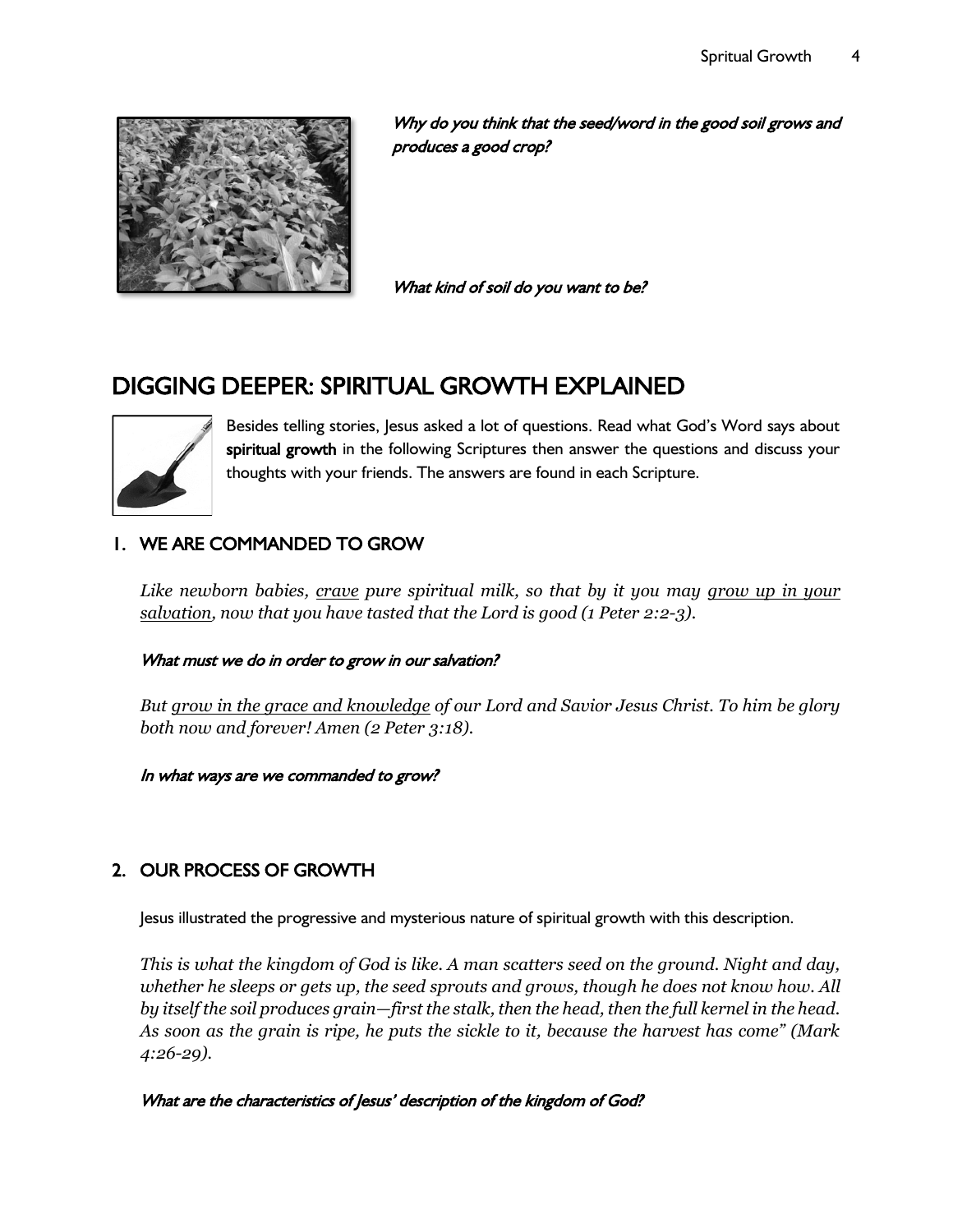

When it comes to your spiritual growth, God is not in a hurry. There are no shortcuts. He is at work for an eternity.

## 3. THE AIM OF OUR GROWTH

Carefully examine the following three Scriptures for a common theme, as it will help you determine God's purpose for your spiritual growth.

*For those God foreknew he also predestined to be conformed to the image of his Son, that he might be the firstborn among many brothers and sisters (Romans 8:29).*

And we all, who with unveiled faces contemplate the Lord's glory, are being transformed *into his image with ever-increasing glory, which comes from the Lord, who is the Spirit (2 Corinthians 3:18).*

*Dear friends, now we are children of God, and what we will be has not yet been made known. But we know that when Christ appears, we shall be like him, for we shall see him as he is. All who have this hope in him purify themselves, just as he is pure (1 John 3:2-3).*

What is the aim of your spiritual growth?

How is God transforming your life into His image?

What is one way you can become more like Jesus?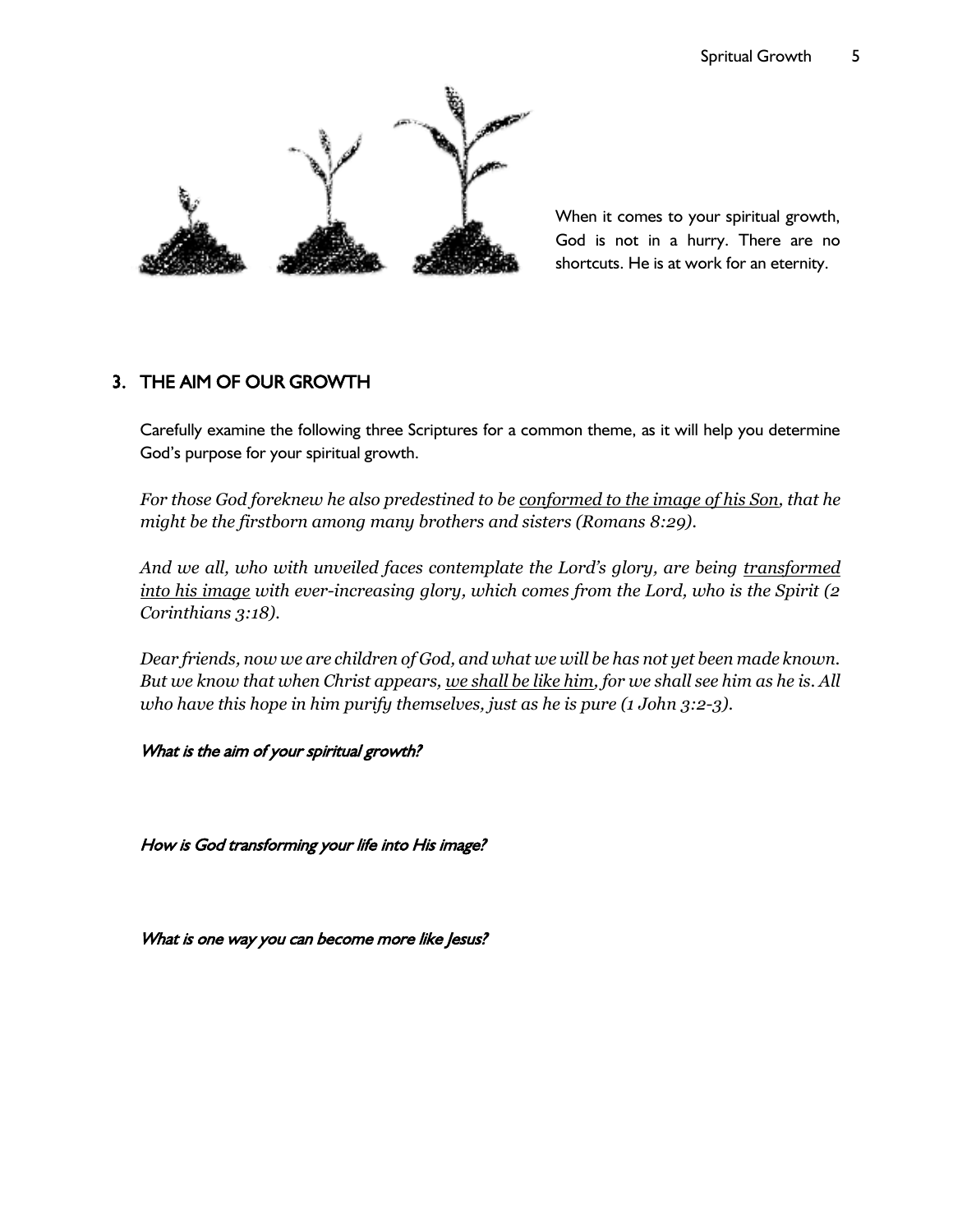## BECOMING GOOD SOIL: HOW YOU CAN GROW SPIRITUALLY



## 1. APPLYING THESE TRUTHS

What is soil? It's just dirt. No plant can grow without it. Some soils are good for growing things, and some are not. Go find some good dirt—some dirt that will be good for growing things. Pick it up and hold it in your hands.

Ask yourself this question: what will it take to enrich your life so that you can become fertile soil?

#### 2. REFLECTING ON THESE TRUTHS

The Psalms are given to us for prayer, worship, and deeper reflection. Think deeply about Psalm 1:1- 3 as it describes those who are growing toward maturity.

*Blessed is the one who does not walk in step with the wicked or stand in the way that sinners take or sit in the company of mockers, but whose delight is in the law of the Lord, and who meditates on his law day and night. That person is like a tree planted by streams of water, which yields its fruit in season and whose leaf does not wither whatever they do prospers.*

## 3. COMMITTING TO THESE TRUTHS

Take some time with your mentor to discuss how you will apply these truths in your daily life. Write these commitments below.